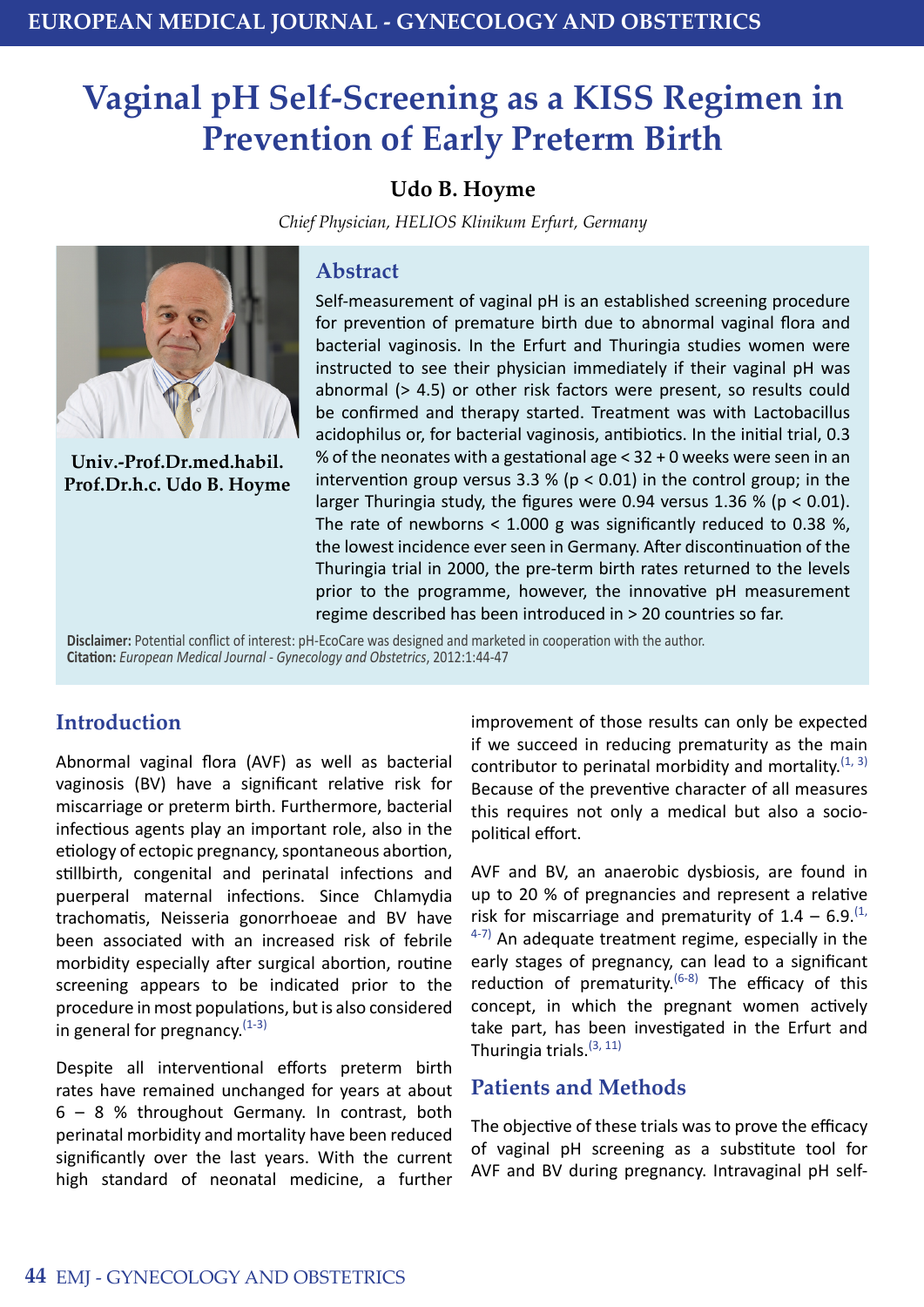**Table 1. Data from the Thuringia Prematurity Prevention Campaign 1998: delivery (controlled for gestational age) at the Department of Obstetrics, Erfurt. (n = 2,722)**

| <b>Delivery</b><br>(gestational age) | Participants<br>(pH self measurement) | <b>Controls A</b><br>(pH measured by physician) | <b>Controls B</b><br>(no measurement) |  |  |
|--------------------------------------|---------------------------------------|-------------------------------------------------|---------------------------------------|--|--|
|                                      | $n = 381$                             | $n = 1,001$                                     | $n = 1,340$                           |  |  |
| $\geq 37 + 0$                        | 91.9%                                 | 90.7%                                           | 85.4%                                 |  |  |
| $32 + 0 / 36 + 6$                    | 7.9%                                  | 7.1%                                            | 10.4%                                 |  |  |
| $< 32 + 0$                           | 0.3%                                  | 2.2%                                            | 4.1%                                  |  |  |

measurements were carried out twice weekly by the women, as the obstetrician´s examinations at 4-week intervals, were not considered to be sufficient. In this study, involving more than 200 local obstetricians, it was impossible and also not intended to investigate specifically the impact of AVF or BV on prematurity, neither to collect new epidemiological data, nor to reassess diagnostic measures and compare different treatment regimes. The aim was rather to estimate the impact on self-measurement of vaginal pH as a sign of a high risk of preterm delivery.  $(3)$ 

Each patient was asked to consult her gynecologist immediately when risk indicators or symptoms relevant for prematurity occurred, especially when a pH value of or above 4.6 was obtained. The gynecologist had to decide if the elevated pH was attributable to 1. a physiological condition, 2. pH elevation without evident infection or pathogen present (possibly AVF without BV), 3. BV according to the Amsel criteria, or 4. an indication for hospital admission, e. g. rupture of the membranes or uterine bleeding.

At the obstetrician´s discretion, the patient was assigned to receive either no therapy, a 6- or 12-day course of intravaginal probiotic therapy (Gynoflor®, Nourypharma, Oberschleissheim, Germany), 5 days of vaginal clindamycin cream (Sobelin-Creme®, Pharmacia & Upjohn, Erlangen, Germany) or admission to the hospital for specific treatment according to the diagnosis.

## **Results**

In December 1998, 381 women of a total of 2,722 delivering women in that period in Erfurt maternity were included in the pilot trial (14 %). The 2,341 women not participating in the trial served as a control group. Preterm birth rate before the end of 32 gestational weeks was only 0.3 % among the

study patients, compared with 2.2 % of patients seen every 4 weeks by physicians, being informed about the trial, but not involved in self-sampling and 4.1 % in a group of pregnant women who received only conventional prenatal care (Table 1). The majority of women appreciated the privacy and preferred the self-care, rather than the feeling of an "object" being looked after, a clear paradigm shift.

Also the evaluation of the perinatal data of 16,276 deliveries during the year 2000 in Thuringia showed similar trends: the total number of preterm births before the end of 32 weeks was significantly less in the 6-month period of self-test compared to the previous 6 months without self-test, also in the different birthweight groups (Table 2). Women doing self-sampling during the study period and reporting back (607 self-sampling women of 8,406 in total, 8 %) had a reduced risk of preterm birth at < 32 + 0 weeks (0.3 vs. 1.58 %;  $p < 0.05$ ) and at  $< 37 + 0$  weeks (5.3) vs. 8.5 %; p < 0.01) versus controls (first 6 months of year 2000, n = 7,870). Similar results were obtained when comparing the birth weights  $< 2,500$  g (3.45 vs. 6.92 %; p < 0.001). Moreover, more than 1/3 of early premature births were connected with early rupture of membranes in the 1st half of the year; this was only the case in 1/5 in the 2nd half (Fig.1).

# **Discussion**

Abnormal vaginal flora and bacterial vaginosis is a known risk factor for preterm birth. The VIP trial in which enrolment was after 20 weeks of pregnancy found a relative rate of preterm birth of 1.6 for women with BV, comparable for the risk of harbouring C. trachomatis or trichomoniasis. $(4)$  Aerobic types of colpitis with an increase of the pH value  $(6-8)$  as well as intra- and extra-amniotic infections with enteropharyngeal pathogens are also demonstrated to contribute towards prematurity. $(9)$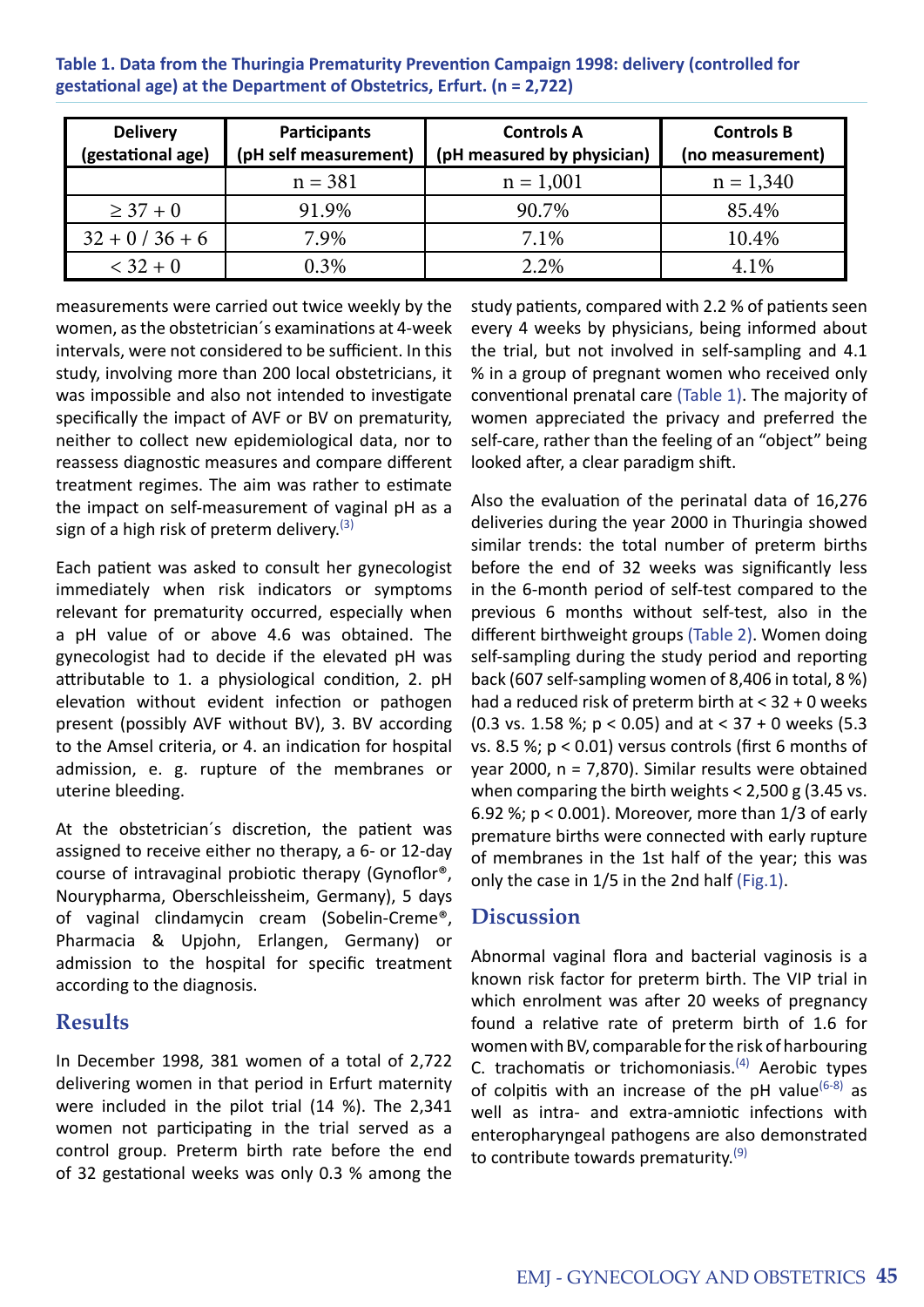#### **Figure 1. Thuringia Prematurity Prevention Campaign 2000: Share of Premature Rupture of Membranes for Early Preterm Birth (< 32 + 0 weeks)**



Dennemark et al. $(10)$  were able to show that by early intervention either with lactobacillus preparations or with intravaginal Clindamycin treatment, a distinct reduction of prematurity could be obtained. In principle, lactobacillus preparations cannot yet be considered a scientifically proven causal therapy in women with an abnormal vaginal flora in pregnancy, but the main objective of treatment in both the Dennemark and the Erfurt/Thuringia investigations was the prolongation of pregnancy.

The Erfurt and Thuringia programmes represent a prospective observational study. The main benefit is that because of the active involvement of the pregnant women pH changes could be recognized early in pregnancy and as a consequence most abnormalities relevant for late miscarriage or premature birth could be addressed with an immediate therapy. The results confirm the positive consequences of the applied measures.

However, the study also has disadvantages. $(11)$ Firstly, it is not known what the pathophysiological correlate of an increased pH is. Other signs of imminent preterm birth may be involved in women with increased pH: cervicitis, frequent and recent sexual contact, uterine bleeding, etc. Secondly, we have no detailed information of the medication and actions prescribed, neither do we know how good the compliance of patients was with the treatment. Thirdly, once the patients are alarmed by an abnormal test, other measures to prevent preterm birth may have been introduced besides taking treatment. Fourthly, the major benefit in prevention was not seen for all prematurely born but only for those in the group of early prematurity (< 32 + 0 weeks, e. g. < 1000 g) and therefore highest perinatal morbidity and mortality. A disadvantage, as discussed by opponents of the method? Rather an unique advantage!

Nevertheless, the broad implication in a whole federal state has led to the positive experience with respect to availability and practicability of a broader approach to prevent preterm birth. Whatever the exact mechanism, the results achieved in the study region Thuringia in 2000 are the best ever seen in any of the German states in the past! Indeed, after discontinuation of the campaign due to financial limitations, the prematurity rates in Thuringia immediately rose again to previous levels remaining at the same level in the subsequent years (Table 2).

| Year         | 1999                          | 1/2000   | II/2000 | 2001      | 2002      | 2003      | 2004      | 2005      |
|--------------|-------------------------------|----------|---------|-----------|-----------|-----------|-----------|-----------|
| N            | 16233                         | 8162     | 8458    | 16408     | 15995     | 15436     | 16058     | 15633     |
| $< 1000$ g   | 0.54                          | $0.61*$  | 0.38    | 0.46      | $0.63***$ | $0.62**$  | $0.60**$  | $0.56**$  |
| $<$ 1500g    | $1.22**$                      | $1.29*$  | 0.97    | 1.09      | $1.32**$  | $1.17*$   | $1.15*$   | $1.30**$  |
| $<$ 2000g    | $2.67***$                     | $2.67*$  | 2.03    | $2.36***$ | $2.62***$ | $2.74***$ | $2.34***$ | $2.60***$ |
| $<$ 2500g    | $6.76***$                     | $6.91**$ | 5.99    | $6.64***$ | $6.72***$ | $6.80***$ | $6.35***$ | $6.88***$ |
| $<$ 1000 $g$ | Perinatal<br>Center<br>Erfurt | 1.5      | 1.0     | 1.5       | 1.6       | 1.5       | 1.4       | 1.7       |

**Table 2. Distribution of Birthweights (%) State of Thuringia 1999-2005. \*p < 0.05, \*\*p < 0.01, \*\*\*p < 0.001**